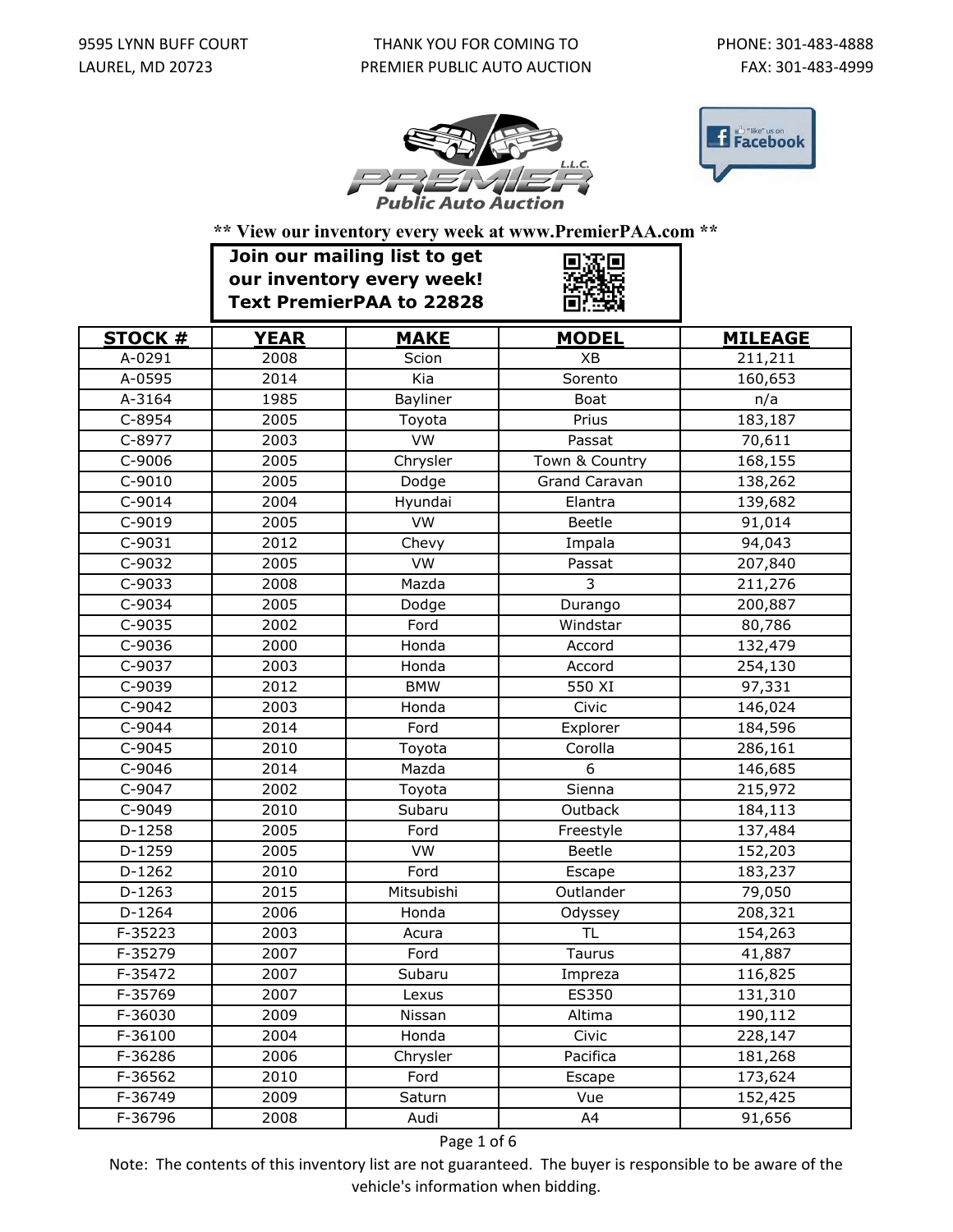### THANK YOU FOR COMING TO PREMIER PUBLIC AUTO AUCTION

PHONE: 301-483-4888 FAX: 301-483-4999

| F-36901   | $\frac{1}{2005}$  | Dodge                     | Grand Caravan        | 147,993     |
|-----------|-------------------|---------------------------|----------------------|-------------|
| F-38893   | 2003              | Isuzu                     | Rodeo                | 182,684 TMU |
| F-39192   | 2007              | Mini                      | Cooper               | 90,986      |
| F-39226   | 2010              | Chevy                     | Impala               | 151,410     |
| F-39324   | 2005              | Chrysler                  | PT Cruiser           | 107,451     |
| F-39358   | 2007              | Honda                     | Pilot                | 206,972     |
| F-39368   | 2005              | Jaguar                    | S-Type               | 183,110     |
| F-39371   | 2006              | Mazda                     | 3                    | 247,667     |
| F-39430   | 2004              | Chevy                     | Suburban             | 191,954     |
| F-39434   | 2004              | Mercury                   | <b>Grand Marquis</b> | 137,099     |
| F-39564   | 2006              | Honda                     | Accord               | 315,219     |
| F-39569   | 1996              | Ford                      | <b>Taurus</b>        | 254,940 TMU |
| F-39584   | 2008              | Dodge                     | Durango              | 201,893     |
| F-39604   | $\overline{2004}$ | Honda                     | Civic                | 106,766     |
| F-39619   | 1998              | Chevy                     | Camaro               | 168,969     |
| F-39697   | 2001              | Chrysler                  | PT Cruiser           | 124,320 TMU |
| F-39709   | 2002              | Acura                     | $\overline{\sf TL}$  | 150,811     |
| F-39715   | 2005              | Chevy                     | Monte Carlo          | 189,860     |
| F-39716   | 2008              | Chevy                     | Impala               | 184,733     |
| $F-39721$ | 2007              | Mercedes                  | C280                 | 191,786     |
| F-39735   | 2007              | Lexus                     | GS350                | 213,716     |
| F-39739   | 2007              | Ford                      | Five Hundred         | 214,838     |
| F-39741   | 2001              | Hyundai                   | Tiburon              | 269,388     |
| F-39760   | 2003              | Ford                      | Expedition           | 226,212     |
| F-39813   | 1998              | Ford                      | $F-150$              | 211,961     |
| F-39818   | 2002              | VW                        | Beetle               | 240,048     |
| F-39824   | 2008              | Nissan                    | Altima               | 198,202     |
| F-39829   | 2003              | Chevy                     | Trailblazer          | 90,957      |
| F-39832   | 1999              | Honda                     | Odyssey              | 389,941     |
| F-39841   | 1996              | <b>GMC</b>                | Yukon                | 291,691     |
| F-39843   | 2001              | Ford                      | <b>Taurus</b>        | 154,005 TMU |
| F-39844   | 2008              | Saturn                    | Aura                 | 183,303     |
| F-39850   | 2005              | Chevy                     | Impala               | 242,592     |
| F-39855   | 2009              | Mazda                     | 3                    | 216,929     |
| F-39860   | 2007              | Ford                      | $F-150$              | 242,563     |
| F-39866   | 1998              | <b>Buick</b>              | Lesabre              | 102,438     |
| F-39867   | 1987              | Ford                      | Mustang              | 85,858      |
| F-39868   | 1989              | Chevy                     | K1500                | 170,030 TMU |
| F-39878   | 2007              | Nissan                    | Altima               | 80,161      |
| F-39882   | 2012              | Subaru                    | Outback              | 139,256     |
| F-39883   | 2004              | Infiniti                  | <b>I35</b>           | 87,371      |
| F-39886   | 2005              | Dodge                     | Ram 1500             | 181,231     |
| F-39895   | 2008              | Scion                     | XB                   | 246,442     |
| F-39900   | 2001              | Chevy                     | Silverado            | 101,424     |
| F-39901   | 2008              | Nissan                    | Xterra               | 197,437     |
| F-39911   | 2006              | Chevy                     | Express              | 337,959     |
| F-39918   | 2004              | Hyundai                   | Santa Fe             | 131,506     |
| F-39929   | 2005              | Honda                     | Accord               | 190,503     |
| F-39935   | 1994              | Oldsmobile<br>Page 2 of 6 | Cruiser              | 127,117     |
|           |                   |                           |                      |             |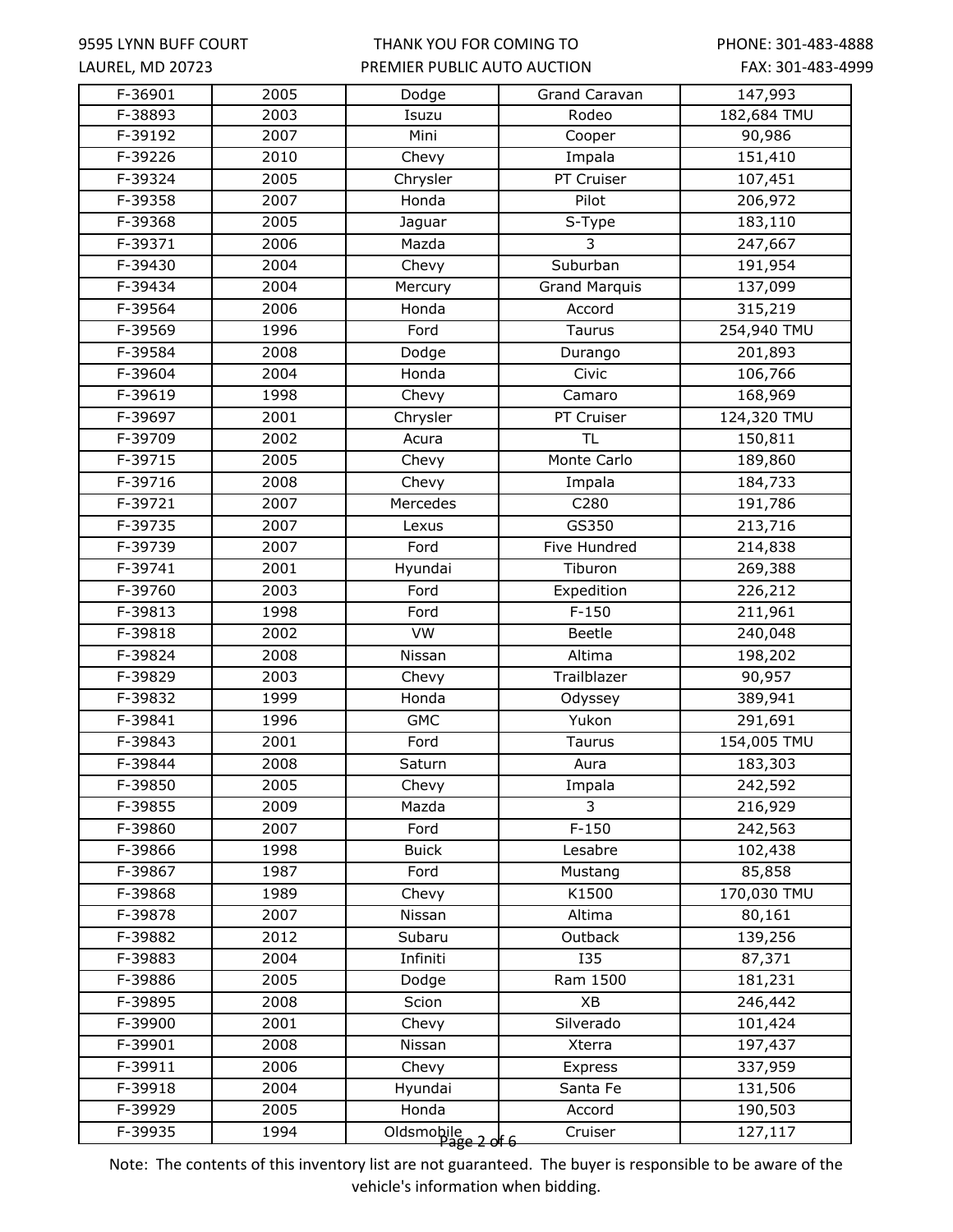### THANK YOU FOR COMING TO PREMIER PUBLIC AUTO AUCTION

PHONE: 301-483-4888 FAX: 301-483-4999

| F-39936   | 2011             | Ford             | Edge                  | 90,157                 |
|-----------|------------------|------------------|-----------------------|------------------------|
| F-39939   | 2005             | <b>Buick</b>     | Lesabre               | 90,805                 |
| F-39942   | 2008             | Dodge            | Ram 1500              | 154,744                |
| F-39943   | 1998             | Pontiac          | <b>Grand Prix</b>     | 215,499                |
| F-39945   | 2008             | Honda            | CR-V                  | 202,446                |
| F-39951   | 2006             | Ford             | <b>Taurus</b>         | 127,218                |
| F-39956   | 2007             | <b>Buick</b>     | Lucerne               | 139,229                |
| F-39962   | 2008             | Merecedes        | <b>CLK350</b>         | 162,287                |
| F-39964   | 2002             | Chevy            | Avalanche             | 279,417                |
| F-39966   | 1989             | Chevy            | K1500                 | 85,514                 |
| F-39976   | $\frac{1}{2002}$ | Honda            | Civic                 | 204,309                |
| F-39979   | 2004             | Jeep             | <b>Grand Cherokee</b> | 141,109                |
| F-39982   | 2003             | Mitsubishi       | Eclipse               | 88,736                 |
| F-39988   | 2012             | Mazda            | 5                     | 207,862                |
| F-39989   | 2009             | Hyundai          | Sonata                | 166,137                |
| F-39997   | 1997             | <b>BMW</b>       | 528I                  | 261,175 TMU            |
| F-39998   | 2003             | Mazda            | Protégé               | 127,456 TMU            |
| F-39999   | 2000             | Ford             | Taurus                | 90,633                 |
| F-40000   | 2009             | Ford             | Flex                  | 188,779                |
| F-40002   | 2004             | Honda            | Civic                 | 213,350                |
| F-40014   | 2000             | Honda            | Accord                | 217,244                |
| F-40015   | 1997             | Mercedes         | S320                  | 155,098                |
| F-40016   | 2007             | Mercury          | Milan                 | 202,223                |
| F-40021   | 1995             | Ford             | $F-150$               | 149,451                |
| F-40022   | 2007             | Chevy            | Equinox               | 107,405                |
| F-40023   | 2005             | Toyota           | Avalon                | 169,759                |
| F-40025   | 2008             | Mini             | Cooper                | 197,479                |
| F-40027   | 2001             | Saturn           | $\overline{SL2}$      | 67,899                 |
| F-40032   | 1995             | <b>Buick</b>     | Lesabre               | 99,995                 |
| F-40033   | 2000             | Nissan           | Altima                | 218,408                |
| F-40034   | 2009             | Honda            | Civic                 | <b>TMU</b>             |
| $F-40035$ | 2008             | Toyota           | Camry                 | 157,182                |
| F-40039   | 2009             | Hyundai          | Elantra               | 150,629                |
| F-40040   | 2006             | Nissan           | Maxima                | 139,164                |
| F-40041   | 2005             | Mini             | Cooper                | 235,362                |
| F-40043   | 2009             | Kia              | Sportage              | 243,962                |
| F-40045   | 2012             | Kawasaki         | <b>VL1700</b>         | 32,035                 |
| F-40046   | 2002             | Honda            | Rancher               | n/a                    |
|           |                  |                  |                       | *will be sold 6/25/22* |
| F-40048   | 2004             | Dodge            | <b>Stratus</b>        | 156,948                |
| F-40050   | 1992             | Toyota           | Corolla               | 80,406                 |
| F-40051   | 2006             | Cadillac         | <b>CTS</b>            | 83,882                 |
| F-40053   | 2003             | <b>BMW</b>       | 330I                  | 179,995                |
| F-40054   | 2007             | Mercedes         | <b>SLK280</b>         | 105,281                |
| F-40055   | 1996             | Chevy            | 1500                  | 381,346                |
| F-40056   | 2002             | Mercury          | Sable                 | 331,137 TMU            |
| F-40057   | 1994             | Acura            | Vigor                 | 176,602                |
| F-40061   | 2000             | Toyota           | Avalon                | 97,988                 |
| F-40062   | 2002             | Honda age 3 of 6 | Odyssey               | 106,991                |
|           |                  |                  |                       |                        |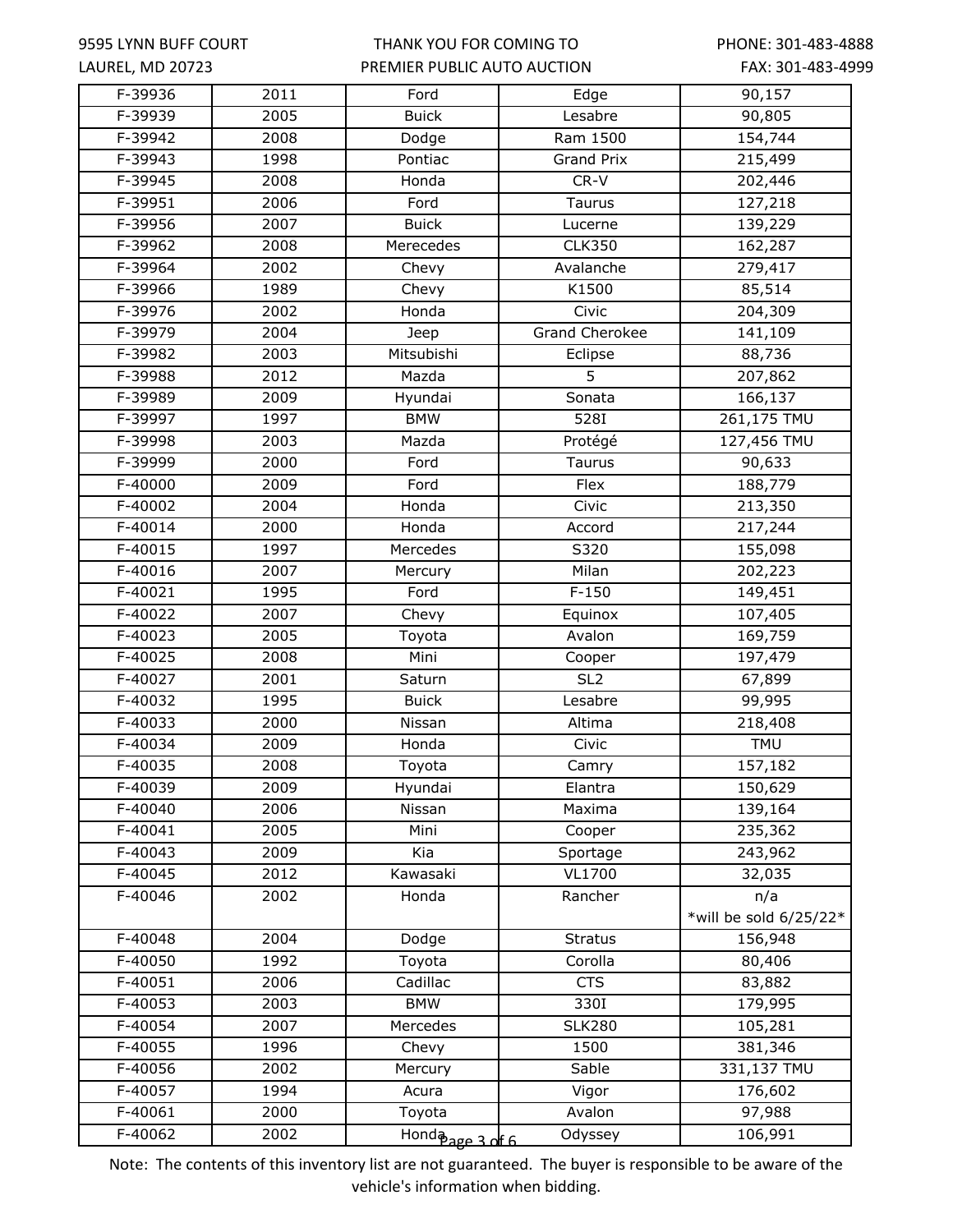### THANK YOU FOR COMING TO PREMIER PUBLIC AUTO AUCTION

PHONE: 301-483-4888 FAX: 301-483-4999

| $F-40063$ | 1994 | Chevy                | $\overline{S10}$ | 182,337     |
|-----------|------|----------------------|------------------|-------------|
| F-40064   | 2003 | <b>VW</b>            | Passat           | 116,510     |
| F-40065   | 2001 | $\overline{T}$ oyota | Celica           | 334,309     |
| F-40067   | 2008 | Mitsubishi           | Endeavor         | 198,038     |
| F-40069   | 1990 | Ford                 | Ranger           | 62,049 TMU  |
| F-40071   | 2005 | Land Rover           | LR3              | 203,438     |
| F-40074   | 2003 | Mitsubishi           | Galant           | 205,274     |
| F-40076   | 2009 | <b>GMC</b>           | Sierra           | 100,004     |
| F-40077   | 2004 | Audi                 | A <sub>6</sub>   | 147,298     |
| F-40082   | 2008 | Nissan               | Versa            | 165,439     |
| $I-2533$  | 2007 | Nissan               | Altima           | <b>TMU</b>  |
| $I-2546$  | 2003 | Ford                 | $F-350$          | 358,580     |
| $I-2547$  | 2013 | Dodge                | Avenger          | 101,879     |
| $I-2548$  | 2004 | Honda                | Accord           | 300,722     |
| $I-2549$  | 2007 | Jeep                 | Liberty          | 229,577     |
| $0 - 635$ | 2014 | Chevy                | Captiva          | 134,755     |
| $O-637$   | 2005 | Hyundai              | Santa Fe         | 262,074     |
| 0-638     | 2007 | Volvo                | <b>XC90</b>      | 199,930     |
| $0 - 639$ | 2008 | <b>BMW</b>           | 5 Series         | 188,896     |
| $O - 640$ | 2011 | Chevy                | Equinox          |             |
| $P-13$    | 2006 | Scion                | XB               | 158,518     |
| $P-17$    | 2002 | Honda                | Odyssey          | 238,164     |
| $P-22$    | 2004 | Honda                | Accord           | 244,439     |
| $P-29$    | 2004 | Acura                | <b>MDX</b>       | 294,207     |
| $P - 32$  | 1998 | Toyota               | Sienna           | 230,108     |
| $P-35$    | 2008 | Honda                | Civic            | 334,880     |
| $P-42$    | 2004 | Honda                | Accord           | 204,690     |
| $P-46$    | 2005 | Toyota               | Matrix           | 242,874     |
| $P-49$    | 2006 | Ford                 | $F-150$          | 319,116     |
| $P-52$    | 2004 | Toyota               | Solara           | 165,542     |
| $P-59$    | 1999 | Toyota               | Sienna           | 208,011     |
| $P-62$    | 2006 | Honda                | Civic            | 179,761     |
| P-64      | 2007 | Honda                | Odyssey          | 165,854     |
| $P-65$    | 2008 | Honda                | Civic            | 207,214     |
| $P-68$    | 2003 | Honda                | Accord           | 195,563     |
| $P-69$    | 2004 | Ford                 | $F-150$          | 245,479     |
| $P - 73$  | 2004 | Honda                | Accord           | 215,680     |
| $P - 72$  | 2005 | Toyota               | Camry            | 332,084     |
| $P-79$    | 2004 | Honda                | Accord           | 282,234     |
| $P-80$    | 2006 | Honda                | Eleme            | 306,245 TMU |
| $P - 83$  | 2003 | Toyota               | Sienna           | 263,503     |
| $P-86$    | 2004 | Ford                 | Econoline        | 272,288     |
| $P-88$    | 2009 | Honda                | Civic            | 286,518     |
| $P-89$    | 2005 | Toyota               | Prius            | <b>TMU</b>  |
| $P-91$    | 2004 | Honda                | Accord           | TMU         |
| $P-92$    | 2004 | Toyota               | Solara           | 285,512 TMU |
| P-99      | 2001 | Toyota               | Prius            | 299,999     |
| Q-2355    | 2008 | Nissan               | Altima           | 246,263     |
| Q-2358    | 2006 | Mitsubishi           | Eclipse          | 137,704     |

Page 4 of 6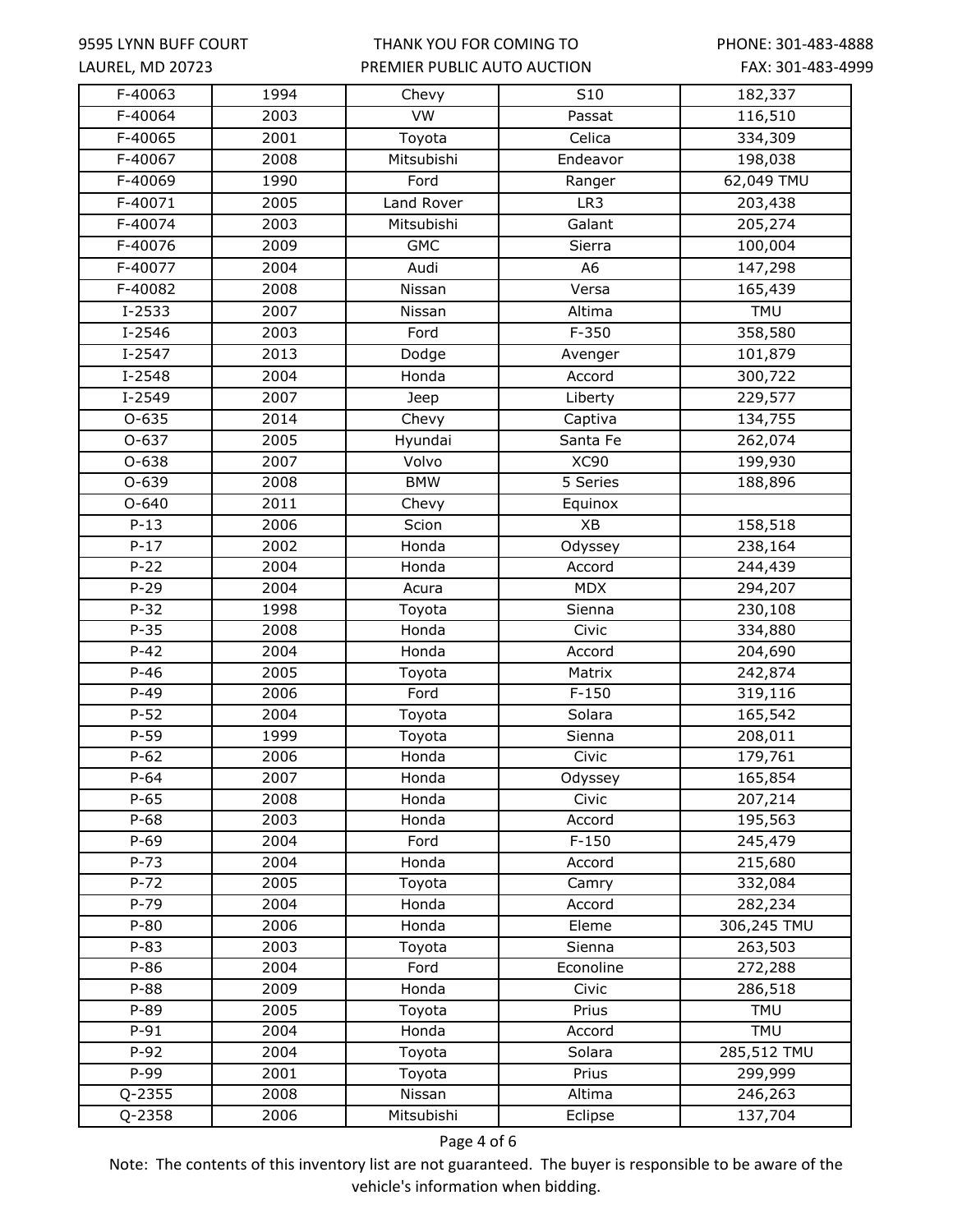#### THANK YOU FOR COMING TO PREMIER PUBLIC AUTO AUCTION

PHONE: 301-483-4888 FAX: 301-483-4999

| Q-2367     | 2006 | <b>BMW</b> | X3                      | 206,316        |
|------------|------|------------|-------------------------|----------------|
| $Q - 2373$ | 1973 | Ford       | Mustang Mach-1 Fastback | 62,355         |
| $X - 5461$ | 2003 | Chevy      | Suburban Z71            | 257,301        |
| X-9450     | 2003 | Lincoln    | Aviator                 | 160,087        |
| A65151     | 2003 | Ford       | Expedition              | 216,076        |
| A77358     | 1999 | Ford       | E350                    | 344,581        |
| J00391     | 2009 | Lincoln    | <b>MKX</b>              | 170,524        |
| J13121     | 2007 | Mercury    | Mariner                 | 146,310        |
| J13998     | 1998 | Mercury    | Mountaineer             | 171,897        |
| P70583     | 2004 | <b>BMW</b> | 745I                    | 148,276 exempt |
| 066412     | 2002 | Volvo      | <b>XC-70</b>            | 290,798        |
| 116501     | 2004 | Honda      | Accord                  | 212,183        |
| 118416     | 2012 | Hyundai    | Elantra                 | 134,056        |
| 120568     | 2011 | Toyota     | Camry                   | 137,761        |
| 163445     | 2008 | Cadillac   | $\overline{DTS}$        | 140,801        |
| 175220     | 2013 | Dodge      | Dart                    | 136,780        |
| 184023     | 2005 | Scion      | XB                      | 105,191        |
| 196234     | 2007 | Saturn     | Aura                    | 150,211        |
| 197787     | 2004 | <b>GMC</b> | Van                     | 298,299        |
| 207724     | 2003 | Mercedes   | E-Class                 | 196,603        |
| 237978     | 2005 | Chevy      | Colorado                | 152,095 exempt |
| 247321     | 1994 | Dodge      | Intrepid                | 90,590         |
| 305709     | 2011 | Nissan     | Rogue                   | 154,147        |
| 344216     | 2011 | Chevy      | Traverse                | 196,789        |
| 416208     | 2004 | <b>VW</b>  | <b>Beetle</b>           | 116,864        |
| 446304     | 2004 | Toyota     | Tundra                  | 144,634        |
| 623546     | 2002 | Mercury    | Sable                   | 82,930 TMU     |
| 704416     | 2005 | Subaru     | Forester                | 132,666 Exempt |
| 816294     | 2007 | Infiniti   | G35                     | 218,317        |
| 957351     | 2008 | Suzuki     | Forenza                 | 95,424         |

Buyers Fees (per vehicle)  $500 - 999 = $200$  $1,000 - 1,499 = $300$  $1,500 - 2,999 = $450$ 5,000 & Up = Additional 10%  $3,000 - 4,999 = $500$  $0 - 499 = $150$